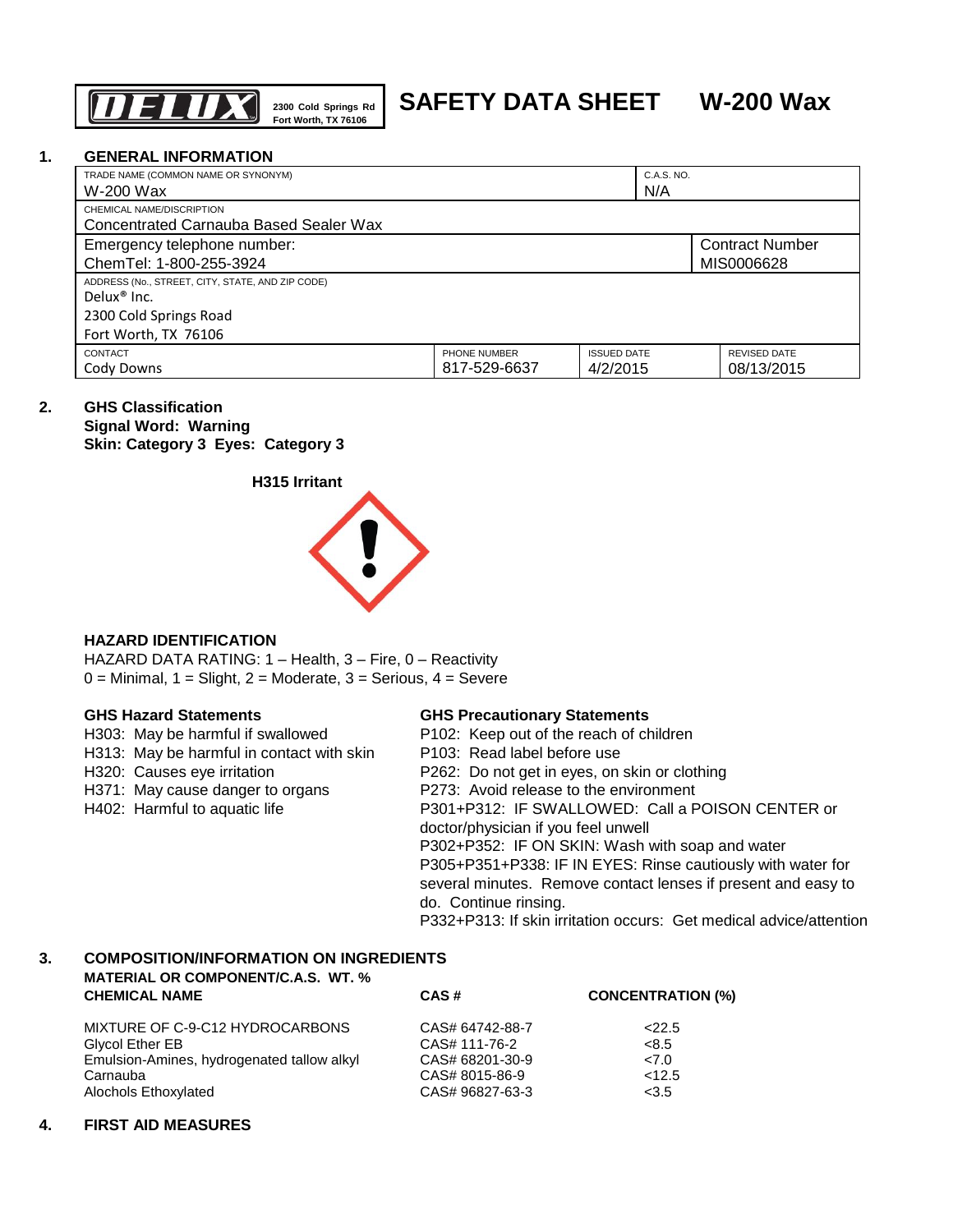**Eyes:** Hold the eyelids apart and flush the eye gently with large amounts of water for at least 15 minutes.

**Skin:** Flush skin with cool water. Wash the exposed area with plenty of soap and water.

**Inhalation:** Remove individual to fresh air and get immediate medical attention. If breathing is difficult, give oxygen. If breathing stops, give artificial respiration.

**Ingestion:** Have person drink a glass of water immediately if able to swallow. Get medical attention immediately. Do Not INDUCE VOMITING unless directed to do so by medical personnel. Never give anything by mouth to an unconscious person.

#### **EFFECTS OF OVEREXPOSURE**

**Acute:** Skin: Prolonged contact may defat skin leading to irritation and dermatitis. Eyes: Causes irritation, loss on natural lubrication.

**Chronic:** Skin: repeated or prolonged skin contact would be expected to cause drying, cracking and inflammation of the skin. (dermatitis)

#### **5. FIRE-FIGHTING MEASURES**

**SPECIAL FIRE HAZARDS:** Combustible Liquid **FIRE FIGHTING METHODS:** Use CO2 Foam or Dry Chemical **FLASH POINT:** 145 Degrees F. **FLAMMABLE LIMITS – LOWER:** 0.7 **UPPER: 6.1**

#### **6. ACCIDENTAL RELEASE MEASURES**

#### **Personal precautions, protective equipment and emergency procedures**

Ensure adequate ventilation. Keep people away from and upwind of spill/leak. Avoid inhalation, ingestion and contact with skin and eyes. When workers are facing concentrations above the exposure limit they moist use appropriate certified respirators. Ensure clean-up is conducted by trained personnel only. Refer to protective measures listed in sections 7 and 8.

#### **Environmental precautions**

Do not allow contact with soil, surface or ground water.

#### **Methods and materials for containment and cleaning up**

Stop leak if safe to do so. Contain spillage, and then collect with non-combustible absorbent material, (e.g. sand, earth, diatomaceous earth, vermiculite) and place in container for disposal according to local/national regulations (see section 13). Flush away traces with water. For large spills, dike spilled material or otherwise contain material to ensure runoff does not reach a waterway.

# **7. Handling and Storage**

#### **NORMAL HANDLING**

Use smallest amounts possible in designated areas with adequate ventilation. Keep containers closed when not in use. Empty containers may contain hazardous residue. Avoid generating mists. Transfer solutions using equipment that is corrosion resistant. Cautiously transfer into sturdy containers made of compatible materials. Never return contaminated material to its original container. Never add water to solution, always add solution to water and provide agitation.

#### **STORAGE**

Store in a cool, dry, well-ventilated area. Keep containers tightly closed when not in use. Protect from damage. Store away from incompatible materials. Avoid freezing.

# **8. Exposure Control/Personal Protective Equipment**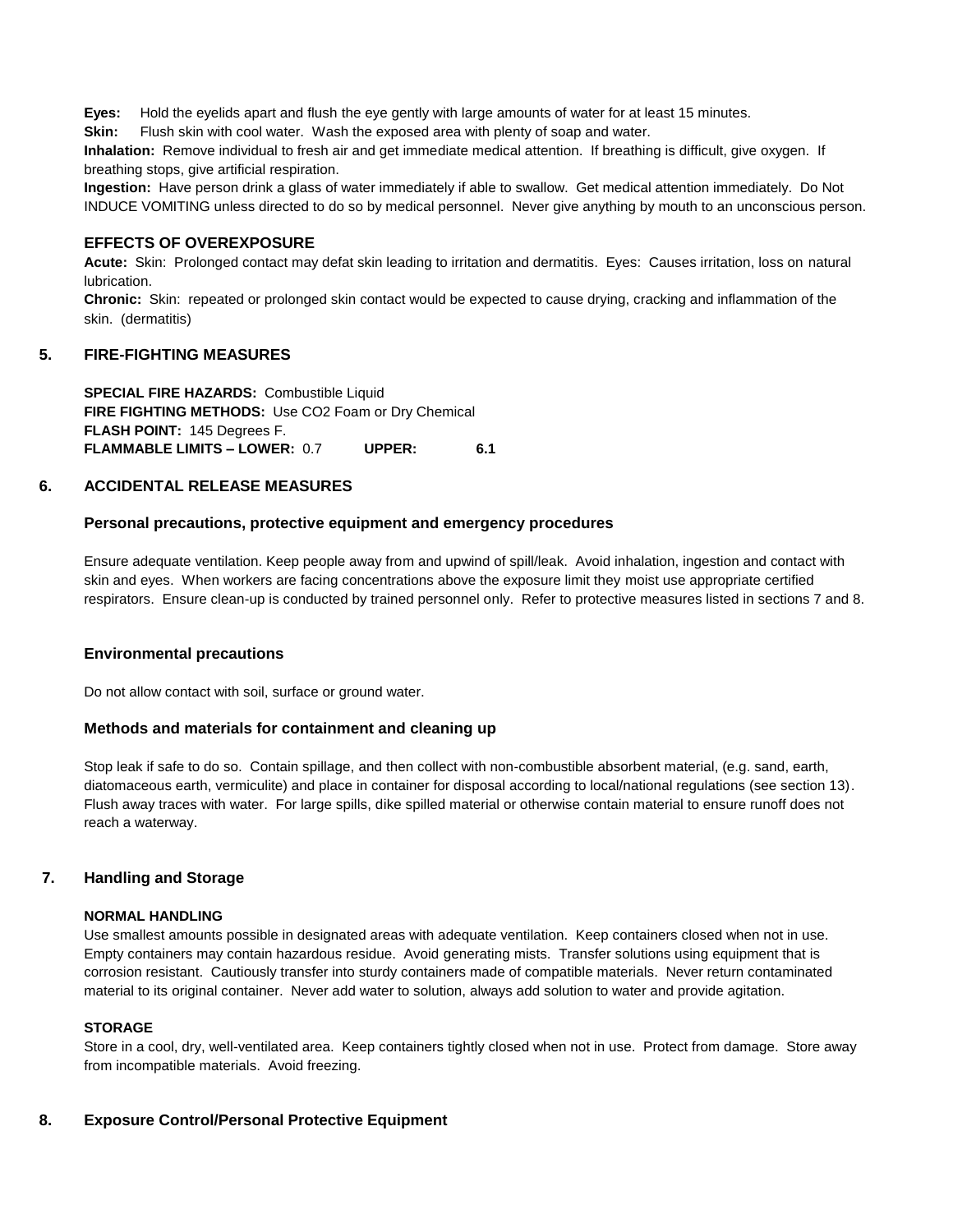**RESPIRATORY PROTECTION:** n/a **EYES AND FACE:** Splash proof glasses recommended **HANDS, ARMS AND BODY:** Rubber gloves recommended **OTHER CLOTHING AND EQUIPMENT:** n/a

# **9. Physical Properties**

| MATERIAL IS (AT NORMAL CONDITIONS):<br>Liquid                                       |                      | APPEARANCE AND ODOR<br>Blue liquid with Citrus odor |                                          |
|-------------------------------------------------------------------------------------|----------------------|-----------------------------------------------------|------------------------------------------|
| <b>BOILING POINT</b>                                                                | <b>MELTING POINT</b> | SPECIFIC GRAVITY $(H2O = 1)$                        | VAPOR DENSITY $(AIR = 1)$                |
| 352 degrees                                                                         | NA.                  | .985                                                | 0.012                                    |
| SOLUBILITY IN WATER (% by Weight)                                                   |                      | <b>PH</b>                                           | VAPOR PRESSURE (mm Hq at $20^{\circ}$ C) |
| 100%                                                                                |                      | $1\% = 6.5$ to 7.5                                  | N/A                                      |
| EVAPORATION RATE $\Box$ (Butyl Acetate = 1) $\Box$ (Ether = 1)<br>$<$ 1 (Ether = 1) |                      | % VOLATILES BY VOLUME (At 20 <sup>O</sup> C)        |                                          |

# **10. Stability & Reactivity**

**STABILITY:** Stable **INCOMPATIBILITY:** None **HAZARDOUS DECOMPOSITION PRODUCTS:** None

**HAZARDOUS POLYMERIZATION:** None **CONDITIONS TO AVOID:** Strong Oxidizers and Excessive Heat

#### **11. TOXICOLOGICAL INFORMATION**

INFORMATION ON LIKELY ROUTES OF EXPOSURE: Inhalation, Eye contact, Skin contact

#### **Potential Health Effects**

Eyes: Causes serious eye damage Skin: Causes sever skin irritation Ingestion: May be harmful if swallowed Inhalation: Under normal conditions, vapor level will be too low to present inhalation hazard.

#### **Experience with human exposure**

Eyes: Flush eyes immediately with plenty of cool running water. Remove contact lenses. Continue flushing for 15 minutes holding eyelids open.

Skin: Flush skin with plenty of cool running water. Wash thoroughly with soap and water.

If Swallowed: Rinse mouth; then drink 1 or 2 large glasses of water. Do not induce vomiting. Never give anything by mouth to an unconscious person.

If Inhaled: Move immediately to fresh air; If breathing is difficult, administer oxygen.

#### **12. Ecological and Aquatic Toxicity**

**BIODEGRADABILITY/AQUATIC TOXICITY:** No know Aquatic Toxicity or Ecotoxicological effects. **OCTANOL/WATER PARITION COEFFICIENT:** n/a **EPA HAZARDOUS SUBSTANCE?** No **IF SO, REPORTABLE QUANITITY: 40 CFR 116-117**

#### **13. Disposal**

# **WASTE DISPOSAL METHODS (DISPOSER MUST COMPLY WITH FEDERAL, STATE AND LOCAL DISPOSAL OR DISCHARGE LAWS.**

Dispose of waste material at an approved waste treatment/disposal facility in accordance with applicable regulations. Do not dispose of with normal garbage or to sewer systems.

#### **14. Transportation**